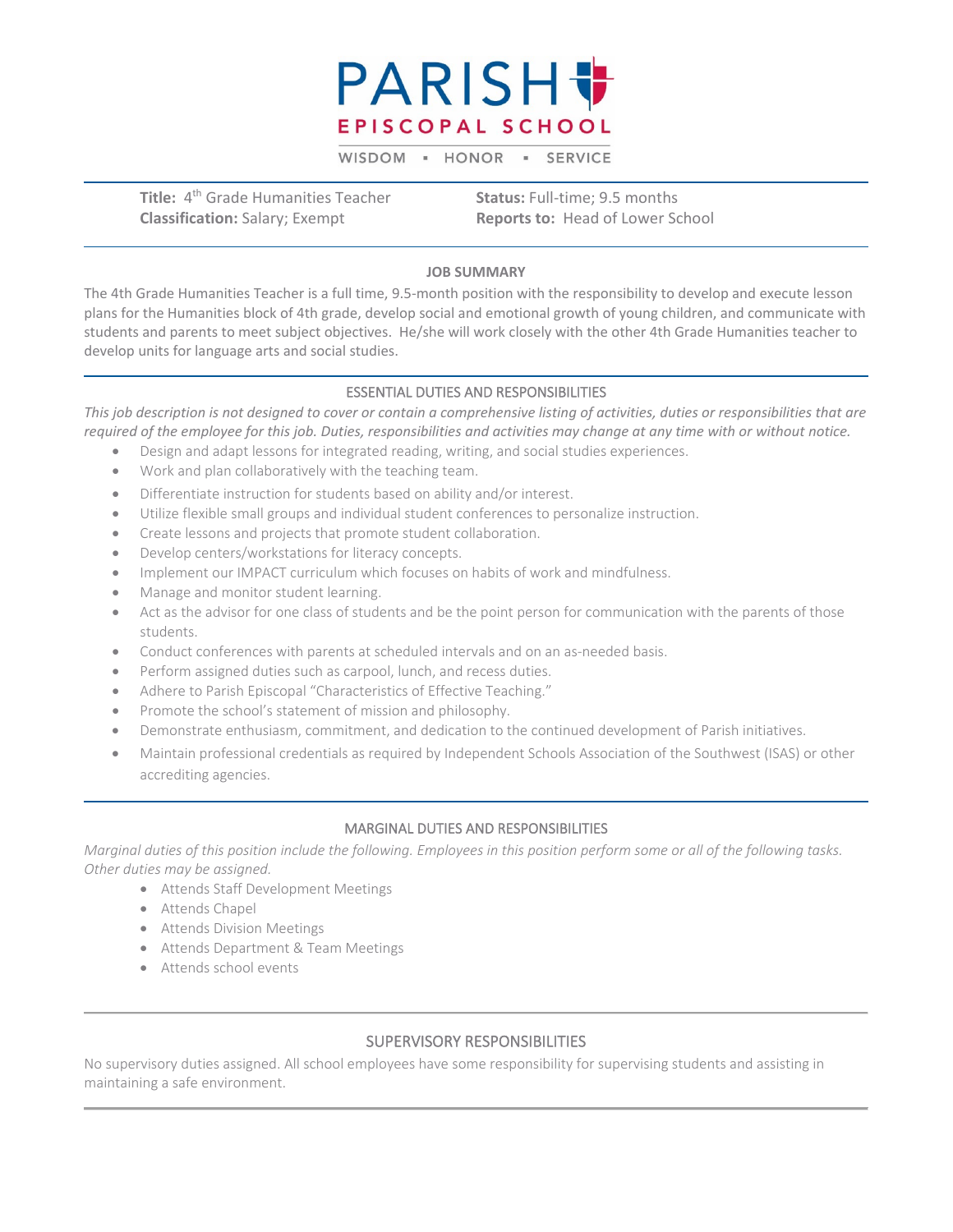## Education and Experience:

- A Bachelor's Degree is required
- 3-5 years teaching experience

## Job Knowledge, Skills, and Abilities:

- Knowledge and experience in using a hands-on and inquiry-based approach to teaching and learning with upper elementary students.
- Familiarity with guided reading, writing workshop, Lucy Calkins Units of Study for Writing and Reading, the Daily 5, Wilson Fundations, and project-based learning is desirable.
- Computer proficiency, including MS Word, MS Excel, collaboration software and Google Suite
- Ability to use basic office equipment
- Creative, energetic, and innovative spirit
- Ability to work both independently and with supervision
- Self-motivated and be willing to participate in ongoing professional development and independent learning to meet the necessary demands of the position
- Excellent communication and organizational skills
- Discretion and mature judgment in handling sensitive and confidential information
- Adept at problem-solving, including being able to identify issues and resolve problems in a timely manner
- Dependable, able to follow instructions, respond to management direction, and improve performance through management feedback
- Demonstrates initiative and facilitative skills
- Contribute positively to employee moral; maintain a positive, pleasant demeanor to all constituencies
- Exceptional oral and written communication skills
- Flexibility in a dynamic environment
- Well organized and able to manage details efficiently
- High energy level paired with an accompanying sense of urgency
- An accessible and approachable people person with a good sense of humor
- Self-confident and secure in one's achievements without seeking or requiring recognition
- Responds well to criticism and deals successfully with challenging people and circumstances

# WORKING ENVIRONMENT | PHYSICAL AND MENTAL REQUIREMENTS

*These are the physical and mental requirements of the position as it is typically performed. Inability to meet one or more of these requirements will not automatically disqualify a candidate or employees from the position. Upon request for a reasonable accommodation, the School may be able to adjust or excuse one or more of these requirements, depending upon the requirement, the essential function to which it relates, and the proposed accommodation*.

# Working Environment: ☒Hearing ☐Lifting 0 – 40 pounds ☐ Office Environment ☒Clear Speech ☐Lifting 0 – 75 pounds ☒ Classroom Environment ☒Touching (Hand and Finger ☒Carrying 0 - 25 pounds  $\boxtimes$  Works Primarily with Students Dexterity)  $\Box$ Carrying 0 – 40 pounds ☐ Works Primarily with Adults; ☒Sitting ☐Carrying 0 – 75 pounds Some Exposure to Students **NET ISSUE TO A STANDER ISSUES:** Some Exposure to Students: ☐ Travel – Light of Computer ☐ Reading - Simple  $\Box$  Travel – Heavy  $\Box$ Standing  $\Box$  Travel – Heavy ☒ Evening and/or Weekend ☒Ability to Move Distances ☐ Writing - Simple

 $Commitment - Light$   $\Box$ Hillcrest Campus includes 5  $\Box$  Writing - Complex